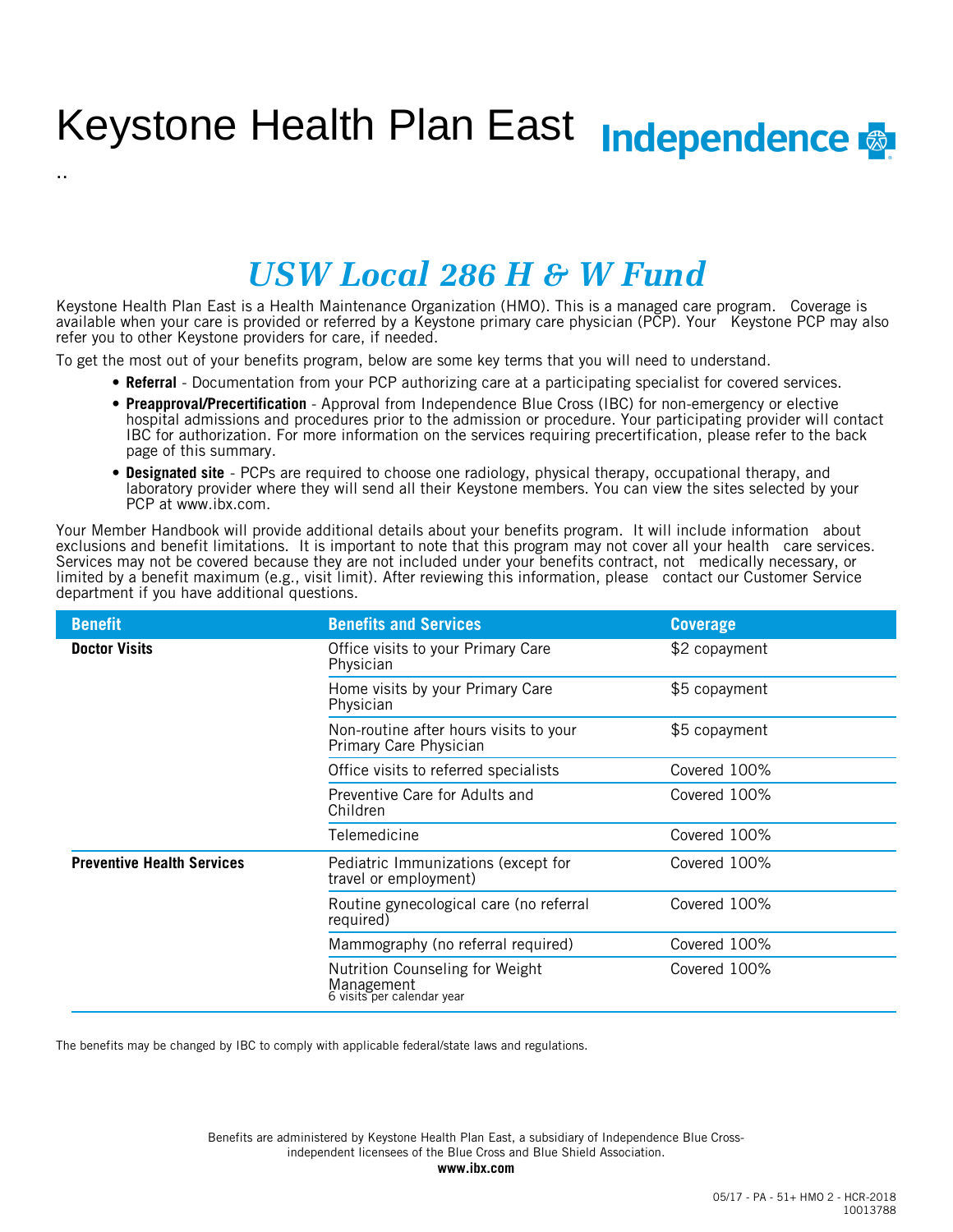| <b>Benefit</b>              | <b>Benefits and Services</b>                                                                    | <b>Coverage</b>                                                                                            |
|-----------------------------|-------------------------------------------------------------------------------------------------|------------------------------------------------------------------------------------------------------------|
| <b>Maternity</b>            | Obstetrical care (including pre- and<br>postnatal care)                                         | Covered 100%                                                                                               |
|                             | Newborn care (both doctor and<br>hospital)                                                      | Covered 100%                                                                                               |
| <b>Hospital Services</b> *  | Unlimited inpatient stay                                                                        | Covered 100%                                                                                               |
|                             | Surgery                                                                                         | Covered 100%                                                                                               |
|                             | Anesthesia                                                                                      | Covered 100%                                                                                               |
|                             | Drugs and medication                                                                            | Covered 100%                                                                                               |
|                             | Inpatient doctor care                                                                           | Covered 100%                                                                                               |
|                             | General nursing care                                                                            | Covered 100%                                                                                               |
|                             | Administration of blood                                                                         | Covered 100%                                                                                               |
|                             | Organ transplantation,<br>non-experimental                                                      | Covered 100%                                                                                               |
| <b>Emergency Care</b>       | Treatment in hospital emergency room                                                            | Covered with a \$15 copayment<br>(which is waived if you are<br>admitted to the hospital)                  |
| <b>Urgent Care Center</b>   | Treatment received in urgent care<br>\$10 Copayment<br>facility                                 |                                                                                                            |
| <b>Ambulance</b>            | Emergency                                                                                       | Covered 100% when medically<br>necessary                                                                   |
|                             | Non-Emergency <sup>*</sup>                                                                      | Covered 100% when medically<br>necessary                                                                   |
| <b>Specialized Services</b> | Allergy testing and treatment                                                                   | Covered 100%*                                                                                              |
|                             | Diagnostic, Laboratory, and X-ray<br>services <sup>®</sup>                                      | Covered 100%                                                                                               |
|                             | Short-term Rehabilitation Therapy<br>(including Speech , Occupational, and Physical<br>Therapy) | Covered 100%. Up to 60<br>consecutive days per condition<br>covered, subject to significant<br>improvement |
|                             | <b>Spinal Manipulation Services</b>                                                             | Covered 100%. Up to 60<br>consecutive days per condition<br>covered, subject to significant<br>improvement |
|                             | Orthoptic/Pleoptic                                                                              | Covered 100%, 8 sessions<br>maximum per lifetime                                                           |
|                             | <b>Respiratory Therapy</b>                                                                      | Covered 100%                                                                                               |
|                             | Chemotherapy                                                                                    | Covered 100%                                                                                               |
|                             | Radiation Therapy                                                                               | Covered 100%                                                                                               |
|                             | Vision Care, including screening, eye<br>exams, and refractions                                 | Covered 100% (once every two<br>calendar years)                                                            |
|                             | <b>Hearing Screening</b>                                                                        | Covered 100%**                                                                                             |
|                             | Skilled nursing facility services, as<br>specified <sup>®</sup>                                 | Covered 100% up to 180 days<br>per calendar year                                                           |
|                             | Outpatient Surgery <sup>®</sup>                                                                 | Covered 100%                                                                                               |

<sup>\*</sup> Preauthorization required. Preauthorization is not a determination of eligibility or a guarantee of payment. Coverage and payment are contingent upon, among other things, the patient being eligible, i.e., actively enrolled in the health benefits plan when the preauthorization is issued and when approved services occur. Coverage and payment are also subject to limitations, exclusions, and other specific terms of the health benefits plan that apply to the coverage request

- \*\* Office visit subject to copayment.
- \*\*\* MRI, MRA, CT/CTA scan, PET scan, and Nuclear Cardiac Studies require preauthorization.

The benefits may be changed by IBC to comply with applicable federal/state laws and regulations.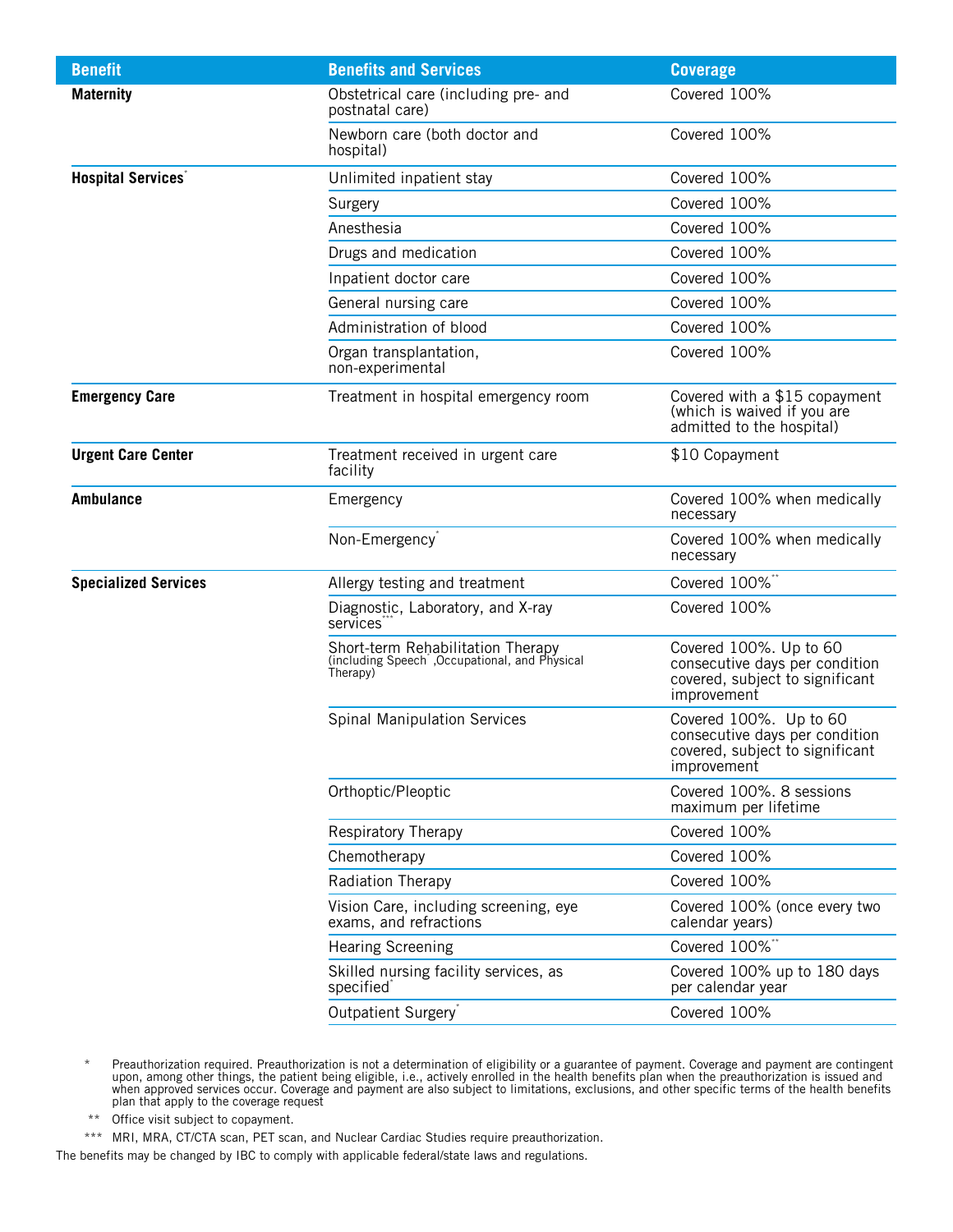| <b>Benefit</b>                             | <b>Benefits and Services</b>           | <b>Coverage</b>                                                                                                                                         |
|--------------------------------------------|----------------------------------------|---------------------------------------------------------------------------------------------------------------------------------------------------------|
| <b>Specialized Services</b><br>(Continued) | Durable Medical Equipment <sup>®</sup> | All purchases and rentals<br>(including repairs and<br>replacements) are covered 100%<br>when authorized by your Primary<br>Care Physician <sup>7</sup> |
|                                            | Prosthetics <sup>®</sup>               | All purchases and rentals<br>(including repairs and<br>replacements) are covered 100%<br>when authorized by your Primary<br>Care Physician <sup>7</sup> |
|                                            | Home Health Care <sup>®</sup>          | Covered 100%                                                                                                                                            |
|                                            | Dialysis                               | Covered 100%                                                                                                                                            |
|                                            | Out-Of-Pocket Maximum                  | \$6,600 Single/\$13,200 Family                                                                                                                          |
| <b>Mental Health</b>                       | Inpatient <sup>®</sup>                 | Covered 100%                                                                                                                                            |
|                                            | Outpatient                             | Covered 100%                                                                                                                                            |
| <b>Serious Mental Illness (SMI)</b>        | Inpatient <sup>*</sup>                 | Covered 100%                                                                                                                                            |
|                                            | Outpatient                             | Covered 100%                                                                                                                                            |
| <b>Substance Abuse</b>                     | Inpatient <sup>®</sup>                 | Covered 100%                                                                                                                                            |
|                                            | Outpatient                             | Covered 100%                                                                                                                                            |
| <b>Detoxification</b>                      | Inpatient <sup>®</sup>                 | Covered 100%                                                                                                                                            |
|                                            | Outpatient                             | Covered 100%                                                                                                                                            |

\* Preauthorization required. Preauthorization is not a determination of eligibility or a guarantee of payment. Coverage and payment are contingent upon, among other things, the patient being eligible, i.e., actively enrolled in the health benefits plan when the preauthorization is issued and when approved services occur. Coverage and payment are also subject to limitations, exclusions, and other specific terms of the health benefits plan that apply to the coverage request

\*\*\*\* Out-of-pocket maximum includes copayments and coinsurance.

The benefits may be changed by IBC to comply with applicable federal/state laws and regulations.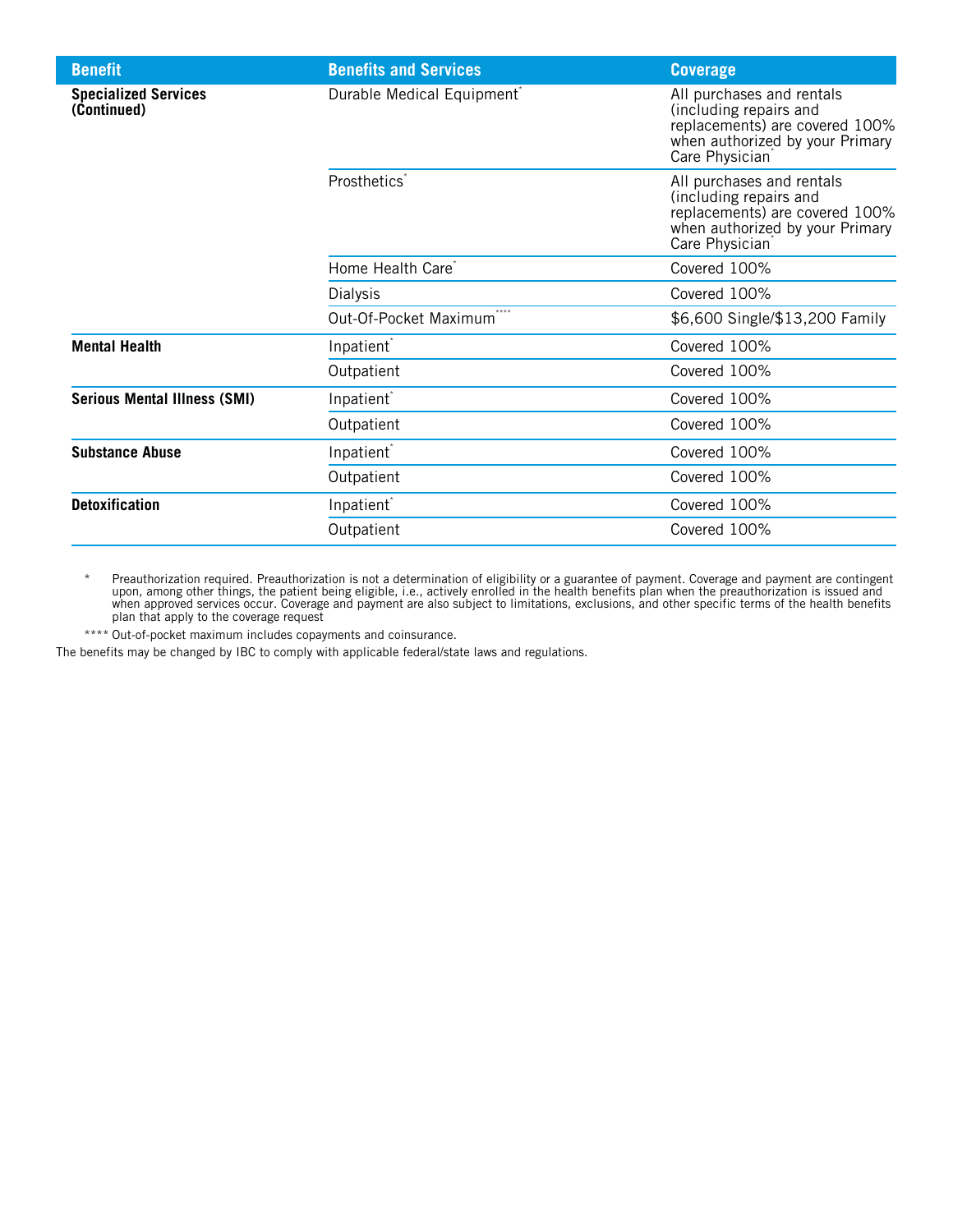#### **Benefits and Services Not Covered**

As with all health insurance plans, KHPE's coverage excludes certain services. Those not covered by KHPE include, but are not limited to, the following:

- Services not medically necessary
- Services not provided or referred by your Primary Care Physician, except in emergencies
- Service or supplies that are experimental or investigative except, when approved by Keystone Health Plan East, Routine Costs associated with Qualifying Clinical Trials
- Routine physical exams for non-preventive purposes, such as insurance or employment applications, college, or premarital examinations
- Services or supplies payable under Workers' Compensation, Motor Vehicle Insurance, or other legislation of similar purpose
- The cost of services for which another party has primary responsibility
- Long-term rehabilitative therapy (e.g. maintenance of chronic conditions)
- Non-medical, rehabilitative services for the treatment of substance abuse in an acute-care hospital
- Hearing aids, hearing examinations/tests for the prescription/fitting of hearing aids, and cochlear electromagnetic hearing devices.
- Radial keratotomy
- Custodial or domiciliary care
- Personal or comfort items not medically necessary, such as air conditioners, humidifiers, telephones, or similar items
- Assisted fertilization techniques such as in-vitro fertilization, GIFT, and ZIFT
- Reversal of voluntary sterilization
- Cosmetic services/supplies
- Immunization for travel or employment
- Prescription drugs and medications, except as required by law or by additional rider
- Treatment for temporomandibular joint syndrome (TMJ)
- Care of the feet, unless medically necessary
- Services required by a member who is an organ donor
- Dental care, including dental implants
- Alternative therapies/complementary medicine
- Self-injectable drugs

This summary represents only a partial listing of benefits and exclusions of the Keystone Health Plan East program described in this summary. If your employer purchases another program, the benefits and exclusions may differ. Also, benefits and exclusions may be further defined by medical policy. This managed care plan may not cover all your health care expenses. Read your contract/member handbook carefully to determine which health care services are covered. If you need more information, please call 1-800-ASK-BLUE (TTY: 711).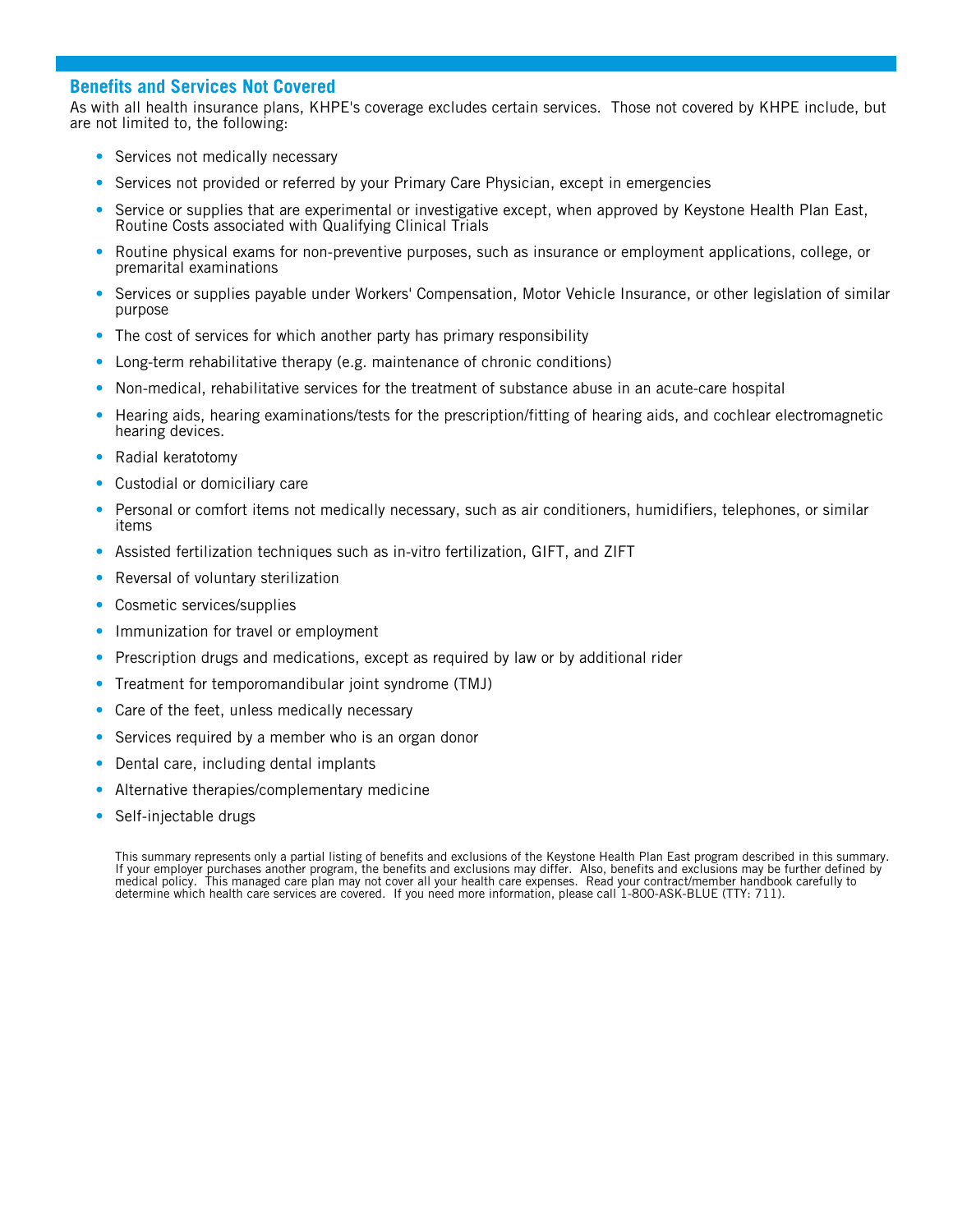## Standard Prescription Drug Program

\$1/\$3 with Oral Contraceptives



## *USW Local 286*

The Standard Drug Program is a comprehensive benefit that provides coverage for prescription drugs<sup>1</sup> when prescribed by a licensed, practicing physician. Generic drugs are just as effective as brand drugs. Ask your physician whether generic drugs are right for you.

| <b>Benefit</b>                                                                                           | <b>Coverage</b>                                                                                                                                                                                                                                                                                                                                                                                                                                                                                                                                                                                 |
|----------------------------------------------------------------------------------------------------------|-------------------------------------------------------------------------------------------------------------------------------------------------------------------------------------------------------------------------------------------------------------------------------------------------------------------------------------------------------------------------------------------------------------------------------------------------------------------------------------------------------------------------------------------------------------------------------------------------|
| Retail Pharmacy - Member Cost Sharing (Participating<br>Pharmacy)                                        |                                                                                                                                                                                                                                                                                                                                                                                                                                                                                                                                                                                                 |
| Generic                                                                                                  | \$1 Copayment                                                                                                                                                                                                                                                                                                                                                                                                                                                                                                                                                                                   |
| <b>Brand</b>                                                                                             | \$3 Copayment                                                                                                                                                                                                                                                                                                                                                                                                                                                                                                                                                                                   |
| Mail Order Pharmacy - Member Cost Sharing (Participating<br>Pharmacy)<br>Available for maintenance drugs |                                                                                                                                                                                                                                                                                                                                                                                                                                                                                                                                                                                                 |
| Generic                                                                                                  | \$1 Copayment (1-90 days supply)                                                                                                                                                                                                                                                                                                                                                                                                                                                                                                                                                                |
| <b>Brand</b>                                                                                             | \$3 Copayment (1-90 days supply)                                                                                                                                                                                                                                                                                                                                                                                                                                                                                                                                                                |
| Total Out-of-Pocket Maximum                                                                              | Please refer to your Medical Coverage Benefits at a Glance for information<br>about out-of-pocket maximum values. Out-of-pocket maximum includes<br>applicable copayments, coinsurance and deductibles. Your out-of-pocket<br>maximum is a combined maximum of medical, prescription drug and any<br>included pediatric vision and pediatric dental benefits as defined by your<br>benefit plan                                                                                                                                                                                                 |
| <b>Specialty Pharmacy Program</b><br>Mandatory for Self-Administered Specialty Drugs                     | All covered self-administered specialty medications except insulin will be<br>provided through the convenient Specialty Pharmacy Program for the<br>appropriate cost sharing indicated above. Benefits are available for up to a<br>thirty (30) days supply. If your doctor wants you to start the drug<br>immediately, an initial 30-day supply may be obtained at a retail pharmacy.<br>However, all subsequent fills must be purchased through the Specialty<br>Pharmacy Program.                                                                                                            |
| <b>Preferred Generic</b>                                                                                 | When a prescription drug is not available in a generic form, benefits will be<br>provided for the brand drug and you will be responsible for the member cost<br>sharing for a brand drug. When a prescription drug is available in a generic<br>form, benefits will be provided for that drug at the generic drug level. If you<br>choose to purchase a brand drug, you will be responsible for paying the<br>dispensing pharmacy the difference between the negotiated discount price<br>for the generic drug and the brand drug plus the appropriate member cost<br>sharing for a brand drug. |
| Out-of-Network Pharmacy                                                                                  | 50% of drugs retail cost for the total amount dispensed. Member must<br>submit for reimbursement.                                                                                                                                                                                                                                                                                                                                                                                                                                                                                               |
| <b>Network</b>                                                                                           | FutureScripts network includes more than 60,000 retail pharmacies. You<br>can locate a participating pharmacy near you on www.ibx.com by selecting<br>the Find a Participating Pharmacy feature.                                                                                                                                                                                                                                                                                                                                                                                                |
| Dispensing Limits                                                                                        |                                                                                                                                                                                                                                                                                                                                                                                                                                                                                                                                                                                                 |
| Retail                                                                                                   | Up to 34 days supply                                                                                                                                                                                                                                                                                                                                                                                                                                                                                                                                                                            |
| Mail order for maintenance drugs                                                                         | Up to 90 days supply                                                                                                                                                                                                                                                                                                                                                                                                                                                                                                                                                                            |

independent licensees of the Blue Cross and Blue Shield Association. Benefits underwritten or administered by QCC Insurance Company, a subsidiary of Independence Blue Cross-

**www.ibx.com**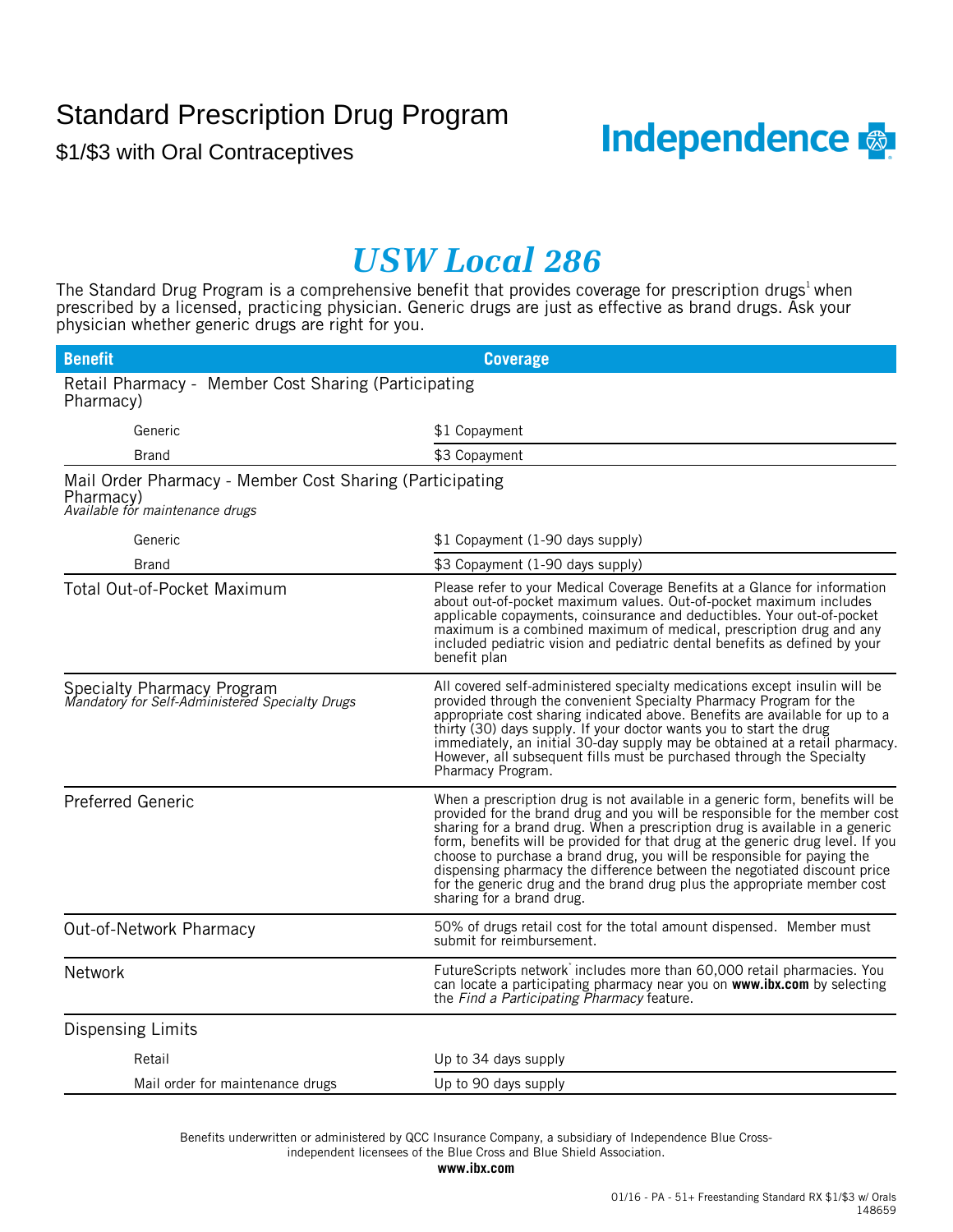| <b>Benefit</b>                          | <b>Coverage</b>                                                                 |
|-----------------------------------------|---------------------------------------------------------------------------------|
| Covered Prescription Drugs <sup>1</sup> | Compound medications of which at least one ingredient is a prescription<br>drug |
|                                         | Contraceptives                                                                  |
|                                         | Prescribed Smoking Cessation Drugs                                              |
|                                         | Retin-A through age 35                                                          |
|                                         | Insulin                                                                         |
|                                         | Insulin needles and syringes                                                    |
|                                         | Lancets (no copayment required at participating pharmacies)                     |
|                                         | Glucometers (no copayment required at participating pharmacies)                 |
|                                         | Diabetic supplies (i.e test strips)                                             |

1 This summary is intended to highlight the benefits available to you. For a complete program description, including all benefits, limitations, and exclusions, refer to your benefit booklet or group contract.